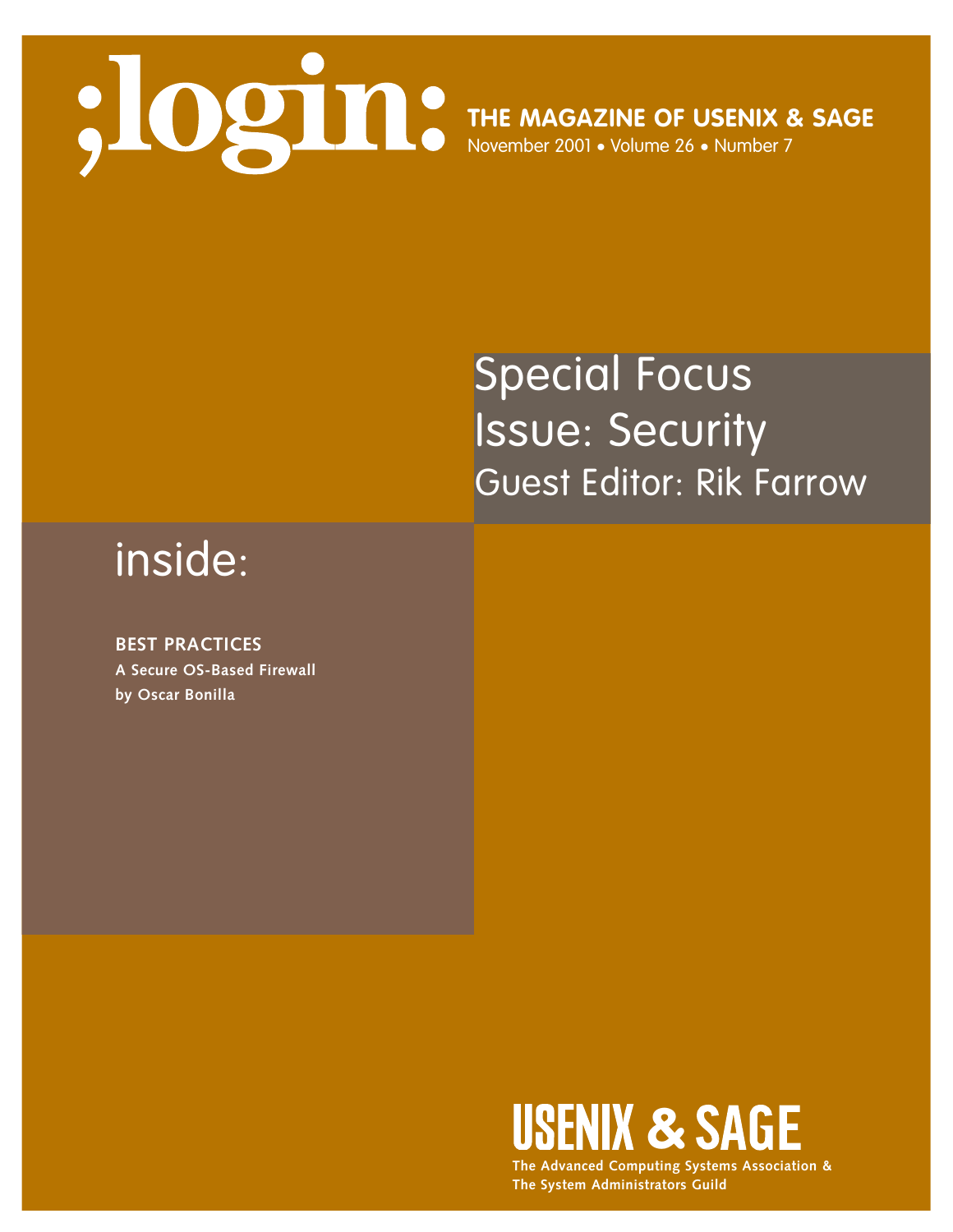# a secure OS-based firewall

System administrators working with limited resources must be resourceful. Sometimes, however, this same limitation can force the system administrator to think thoroughly about the problem at hand in order to utilize the scarce resources effectively. In this article, I present an example of how a limitation in disk space led me to rethink the role of the firewall. I also show how to build a BSD-based firewall that fits on a floppy and runs on a PC without a hard disk. This type of configuration could be, in my opinion, more secure than some commercial products and most OS-based firewalls running on a PC with a hard disk drive.

For the past few years, I have been working as an instructor for the computer science department of Galileo University in Guatemala (*<http://www.galileo.edu>*). As is often the case with universities in undeveloped countries, the teaching staff has to take over other responsibilities usually given to administrative staff in universities with more resources. Since the subjects I teach are operating systems and computer networks, I have been implicitly expected to be the system administrator for the computing infrastructure of the university. Universities in third-world countries usually have very limited resources for computer infrastructure. For example, the primary firewall of the university I work at, a PC running FreeBSD and IP Filter, crashed a couple of months ago and needed to be replaced. I found a machine lying around that had most of the specifications needed for the job, except for a hard disk drive. I asked the supplies department for a 40GB hard disk drive and got a 1.44MB floppy.

This lack of resources forces system administrators to think carefully about how the available resources will be used. In the firewall example above, having limited space makes you to think very carefully about what programs you will be installing on the machine and the uses you will give them.

A firewall is essentially a discriminating router. It receives IP packets on one network interface, tries to match the packet with one of the rules, and takes an action which could be routing or dropping the packet. All of this is done inside the kernel. Thus, firewalls do not really need many programs to accomplish their job. All that is needed is the kernel, a program for installing the firewall rules, and a few commands for initializing the network interfaces, turning routing on, and checking how the firewall is doing.

Most operating systems come with many programs and services installed; many of these services are even enabled by default. This is not surprising since they are general purpose operating systems and have to be useful to a wide variety of users. In the next section we will see how we can choose a minimal subset of these programs that lets a firewall do its job.

### **The One-Floppy Firewall (using PicoBSD)**

PicoBSD is a variant of FreeBSD that fits in a single floppy. It lets you create a boot floppy that contains a custom kernel and a memory file system in which you can install your own subset of the programs available in the FreeBSD distribution. You can also add your own programs as long as there is still space in the file system.

You must have a FreeBSD system with full sources in order to build a PicoBSD floppy. This is because PicoBSD utilizes a technology called "crunched binaries." This means that several programs (and libraries) are combined in a single statically linked binary, thus saving considerable amount of disk space. This statically linked binary uses its

#### **by Oscar Bonilla**

Oscar Bonilla is an instructor at Galileo University in Guatemala. As part of his consulting career, he has designed the networks of three major ISPs in Guatemala and El Salvador. His main interests include operating systems, computer networks, and Internet security.



*obonilla@galileo.edu*

I asked the supplies department for a 40GB hard disk drive and got a 1.44MB floppy.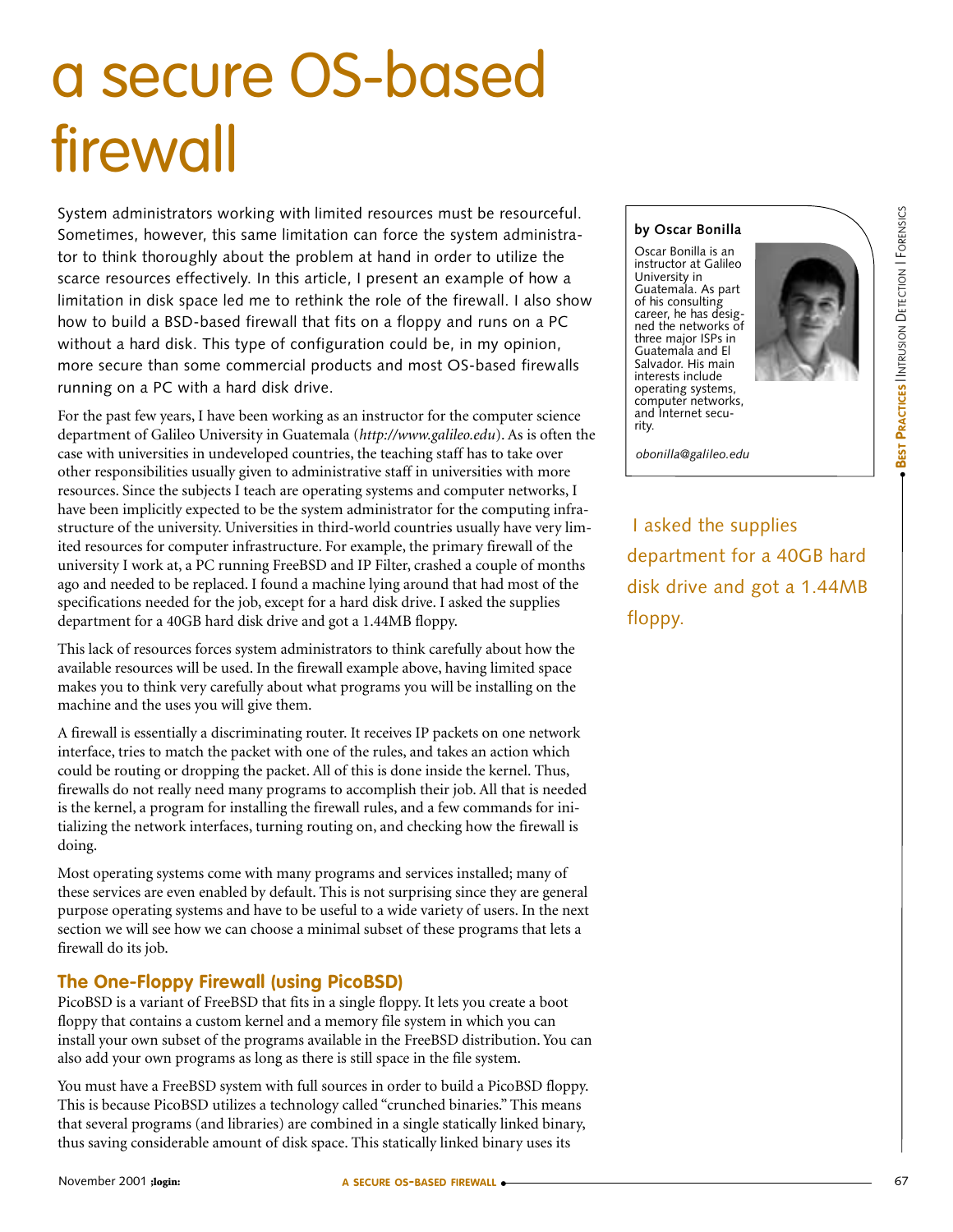The bigger you make the MFS, the bigger the kernel will be, and the less memory you'll have for running user processes.

own name (argv[0]) to know which function it must perform. You only need to hard link it to every program name you have "crunched" in it to have it execute the proper functions. In order to build the crunched binary, all the binary files must be recompiled using special flags. The reason we hard link the different program names to the crunched binary, as opposed to soft linking it, is that a hard link only uses an entry in the directory for storing another name for the same inode, whereas a soft link uses another inode with the path of the linked program. Since inodes take space in the file system, it is more efficient to use hard links.

In FreeBSD, all of the required sources for PicoBSD are in the directory /usr/src/ release/picobsd. In this directory you'll find several examples of various one-floppy configurations that do things such as routing, dial-up serving, etc. However, we'll see how to build a custom PicoBSD floppy with only the programs you want.

A typical configuration directory has the following hierarchy:

```
floppy_name/
       PICOBSD 
       config crunch.conf 
       floppy.tree/ 
    etc/ 
        ...files that will go in /etc on the floppy... 
    root/ 
        ...files that will go in /root on the floppy... 
mfs_tree/ 
    etc/ 
        ...files that will go in /etc on the MFS...
```
In the picobsd directory there are several examples that you can copy and modify to suit your needs. Alternatively, you can create the configuration directory from scratch. I will explain here how to create the hierarchy from scratch.

The floppy\_name is the name of the directory that will hold all the configuration files for the floppy. Think of it as a project name. I chose to call it offw (One-Floppy Fire-Wall).

The PICOBSD file is a FreeBSD kernel configuration file specifying which device drivers and options to install in the new kernel. It must start with the following lines:

# Line starting with #PicoBSD contains PicoBSD build parameters #marker def\_sz init MFS\_inodes floppy\_inodes #PicoBSD 3500 init 4096 32768 options MD\_ROOT\_SIZE=3500  $#$  same as def\_sz

The first two lines are just comments. The third line is a comment for the kernel configuration program config(8). However, that third line tells the PicoBSD building script the parameters for building both the MFS and floppy file systems. The four parameters def\_sz, init, MFS\_inodes, and floppy\_inodes specify the size of the MFS file system, what program to use as init, the number of inodes to use in the MFS, and the number of inodes to use in the floppy file system, respectively.

PicoBSD uses two file systems for operation: MFS and a floppy file system. MFS is a Memory File System that's patched into the kernel and loaded at boot time to the machine's RAM. Since MFS is patched into the kernel, it makes the kernel binary image bigger. The bigger you make the MFS, the bigger the kernel will be, and the less memory you'll have for running user processes.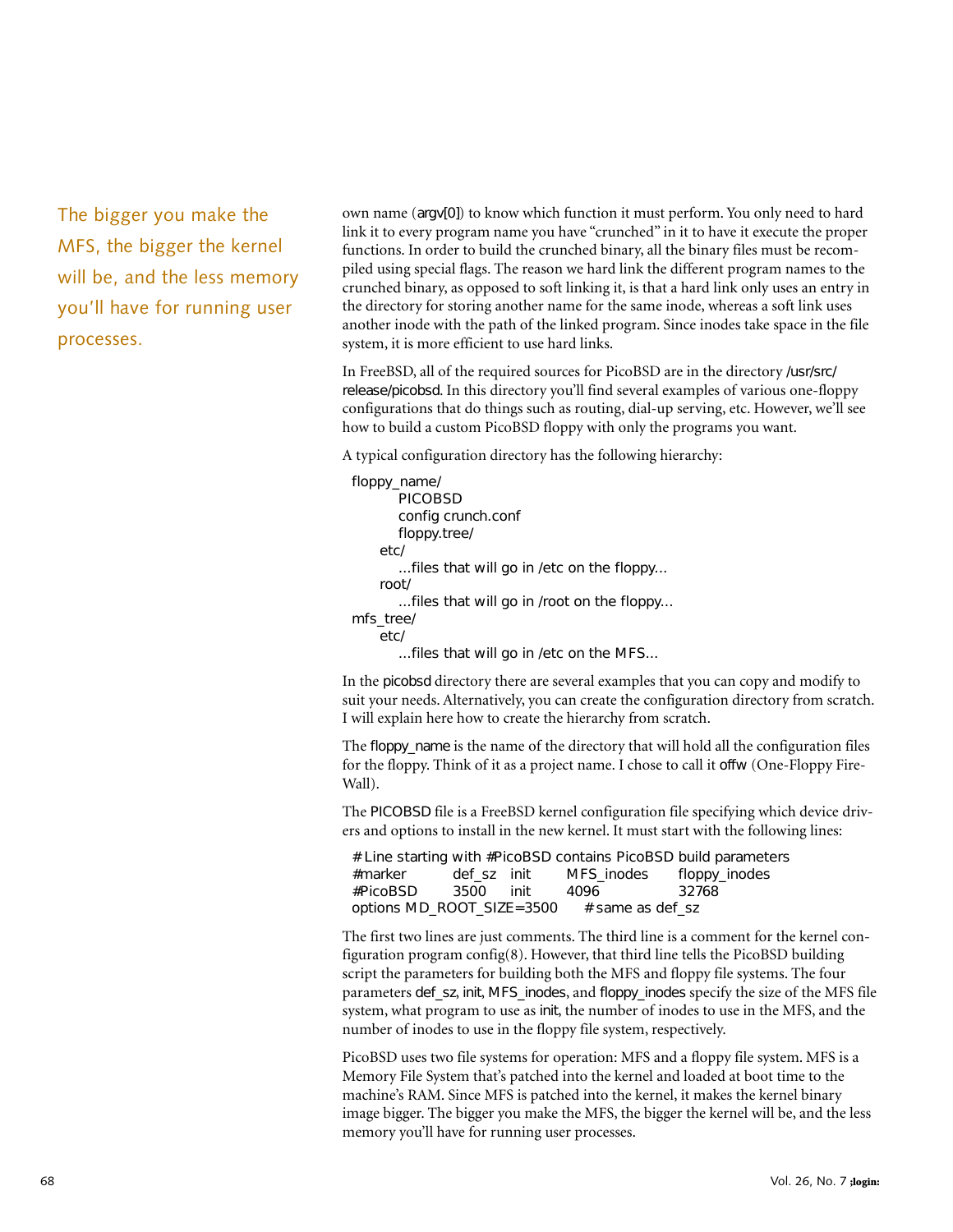The other file system used by PicoBSD is the floppy file system. This is the file system that remains on the floppy. In this file system, you'll have the kernel itself and some files in which modifications must persist between reboots. Another program that will be copied to the floppy file system is the kernel binary image itself. What this means is that as the kernel image gets bigger (because the MFS is bigger or because you have too many drivers in the kernel), the space available in the floppy file system will get smaller.

You have to achieve a balance between the size of the MFS, the drivers configured in the kernel, and the files you put in the floppy file system. The bigger the MFS, or the more drivers you have in your kernel, the bigger the kernel binary image that will be copied to the floppy file system, thus leaving less space for programs and files in the floppy file system.

So how do you go about choosing the right sizes? I basically put as much as I can on the MFS and leave the floppy file system only for configurations files and data that must persist between reboots. There are two reasons for doing this: (1) if you put files in the floppy that will be used a lot (like binaries), the floppy must be inserted and working in order to use those files, and (2) floppy access times are usually orders of magnitude slower than memory access times. So in the end, I've found that it works best to keep most of the files in the MFS and leave as little as possible in the floppy file system. Files that need to be modified easily (without recompiling the kernel image) should go in the floppy file system. For example, the firewall rules configuration file is a good candidate for the floppy file system.

Getting back to the PICOBSD kernel configuration file, the rest of the configuration lines will be what drivers you need and what options you want set in your kernel. You can find plenty of information on configuring FreeBSD kernels on the FreeBSD Handbook, available from the FreeBSD home page (*<http://www.freebsd.org/>*). Just remember to keep things to a minimum. Here's my complete kernel configuration file:

| #marker<br>#PicoBSD<br># the machine architecture<br>Machine<br># the cpu type | def_sz init<br>3500<br>init<br>options MD_ROOT_SIZE=3500 # same as def_sz<br>i386 | MFS_inodes floppy_inodes<br>4096 | # Line starting with #PicoBSD contains PicoBSD build parameters<br>32768 |  |
|--------------------------------------------------------------------------------|-----------------------------------------------------------------------------------|----------------------------------|--------------------------------------------------------------------------|--|
| cpu                                                                            | 1686_CPU                                                                          |                                  |                                                                          |  |
| # an identifier for this kernel<br>FIREWALL<br>ident                           |                                                                                   |                                  |                                                                          |  |
| # maxusers sets the static sizes of various structures inside the              |                                                                                   |                                  |                                                                          |  |
|                                                                                | # kernel, like maximum number of open files, etc.                                 |                                  |                                                                          |  |
| maxusers                                                                       | 12                                                                                |                                  |                                                                          |  |
| options                                                                        | INET                                                                              | #InterNETworking                 |                                                                          |  |
| options<br>options                                                             | <b>FFS</b><br>FFS_ROOT                                                            | #Berkeley Fast File System       | #FFS usable as root device [keep this!]                                  |  |
| options                                                                        | <b>MFS</b>                                                                        | #Memory File System              |                                                                          |  |
| options                                                                        | MD ROOT                                                                           | #MFS as root                     |                                                                          |  |
| options                                                                        | COMPAT_43                                                                         |                                  | #Compatible with BSD 4.3 [KEEP THIS!]                                    |  |
| options                                                                        | PCI_QUIET                                                                         |                                  |                                                                          |  |
| device                                                                         | isa0                                                                              | # ISA Bus                        |                                                                          |  |
| device                                                                         | pci0                                                                              | # PCI Bus                        |                                                                          |  |

. . . it works best to keep most of the files in the MFS and leave as little as possible in the floppy file system.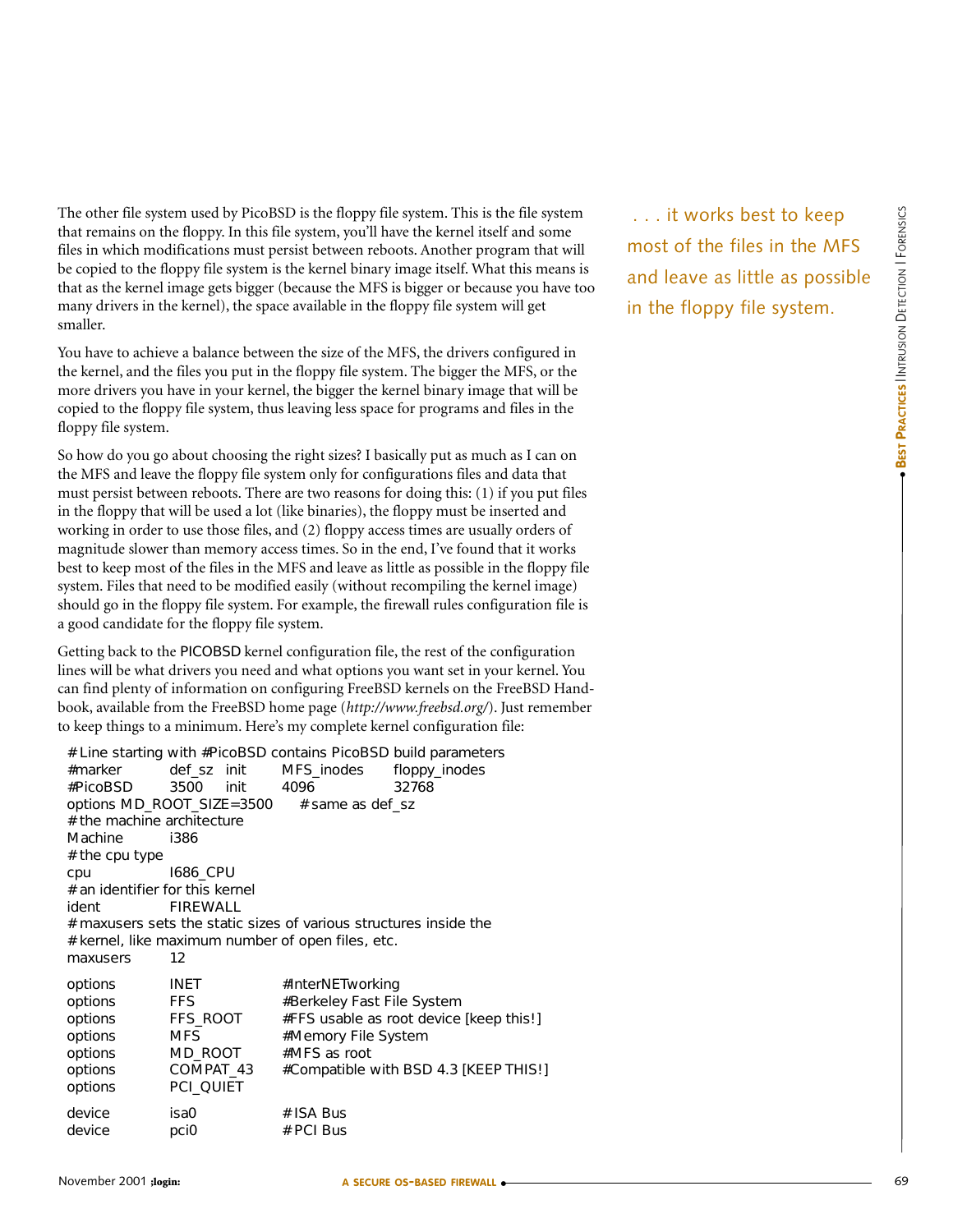| # Floppy disk controller                                               |                 |                                   |                |                              |                        |                                    |
|------------------------------------------------------------------------|-----------------|-----------------------------------|----------------|------------------------------|------------------------|------------------------------------|
| device<br># Floppy disk                                                | fdc0 at         |                                   |                |                              | isa? Port IO_FD1 irq 6 | drg 2                              |
| device                                                                 | fd0             | at                                | fdc0           | drive 0                      |                        |                                    |
| # Keyboard controller                                                  |                 |                                   |                |                              |                        |                                    |
| device                                                                 | atkbdc0         |                                   | at             | isa? port IO_KBD             |                        |                                    |
| # Keyboard                                                             |                 |                                   |                |                              |                        |                                    |
| device                                                                 | atkbd0          |                                   | at             | atkbdc? irq 1                |                        |                                    |
| # VGA display                                                          |                 |                                   |                |                              |                        |                                    |
| device                                                                 | vga0 at         |                                   | isa?           |                              |                        |                                    |
| # Console Driver                                                       |                 |                                   |                |                              |                        |                                    |
| device                                                                 | SC <sub>0</sub> | at                                | isa?           |                              |                        |                                    |
| # Math Coprocessor [KEEP THIS!]                                        |                 |                                   |                |                              |                        |                                    |
| device                                                                 |                 | npx0 at nexus? port IO_NPX irq 13 |                |                              |                        |                                    |
| # Serial Port                                                          |                 |                                   |                |                              |                        |                                    |
| device                                                                 | sio0            | at                                |                |                              |                        | isa? port IO_COM1 flags 0x10 irq 4 |
| # milbus is needed for certain Ethernet cards (like 3Com FastEthernet) |                 |                                   |                |                              |                        |                                    |
| device                                                                 | miibus          |                                   |                |                              |                        |                                    |
| device                                                                 | x 0             |                                   |                | # 3Com FastEthernet Card     |                        |                                    |
| pseudo-device loop                                                     |                 |                                   |                | # local loop interface (lo0) |                        |                                    |
| pseudo-device ether                                                    |                 |                                   |                | # Generic Ethernet Drivers   |                        |                                    |
| pseudo-device pty 8                                                    |                 |                                   | # Pseudo TTY's |                              |                        |                                    |
| pseudo-device md                                                       |                 |                                   | # memory disk  |                              |                        |                                    |
| # Berkeley Packet Filter (not needed if you don't need tcpdump)        |                 |                                   |                |                              |                        |                                    |
| pseudo-device                                                          | bpf 4           |                                   |                | # 4KB, for tcpdump           |                        |                                    |
| # IPFilter is the packet filter we'll use                              |                 |                                   |                |                              |                        |                                    |
| options                                                                | <b>IPFILTER</b> |                                   |                |                              |                        |                                    |
| # Logging facility for IPFilter                                        |                 |                                   |                |                              |                        |                                    |
| options                                                                |                 | IPFILTER_LOG                      |                |                              |                        |                                    |
| # Make IPFilter block all packets by default                           |                 |                                   |                |                              |                        |                                    |
| options                                                                |                 | IPFILTER_DEFAULT_BLOCK            |                |                              |                        |                                    |
| options                                                                |                 | PROCFS                            |                | #Process file system         |                        |                                    |

The next file you need to create is config. This file is a configuration file that is sourced by the PicoBSD build script. It must contain only variable definitions. The one important variable that must be in this file is MY\_DEVS, which tells the build script which devices to create in /dev inside the MFS. This is done passing each item in MY\_DEVS to the standard FreeBSD MAKEDEV script usually found in /dev. This is what I have:

MY\_DEVS="std vty10 fd0 pty0 cuaa0 bpf0 bpf1 ipl"

This example tells MAKEDEV to create standard devices (std), 10 tty's (vty10), a floppy disk drive device (fd0), the pseudo stty's (pty0), a serial port device (cuaa0), two Berkeley Packet Filter devices (bpf0 and bpf1), and an IPFilter logging device (ipl).

The ipl device is particularly important because it's the interface between IPFilter inside the kernel and the command line utilities that run in user space and are needed to load the firewall rules. The bpf devices can be left out if you don't need tcpdump in the firewall host.

The next file is called crunch.conf and contains the specifications needed to make the crunched binary.

The type of directives supported are (from the crunchgen(1) man page):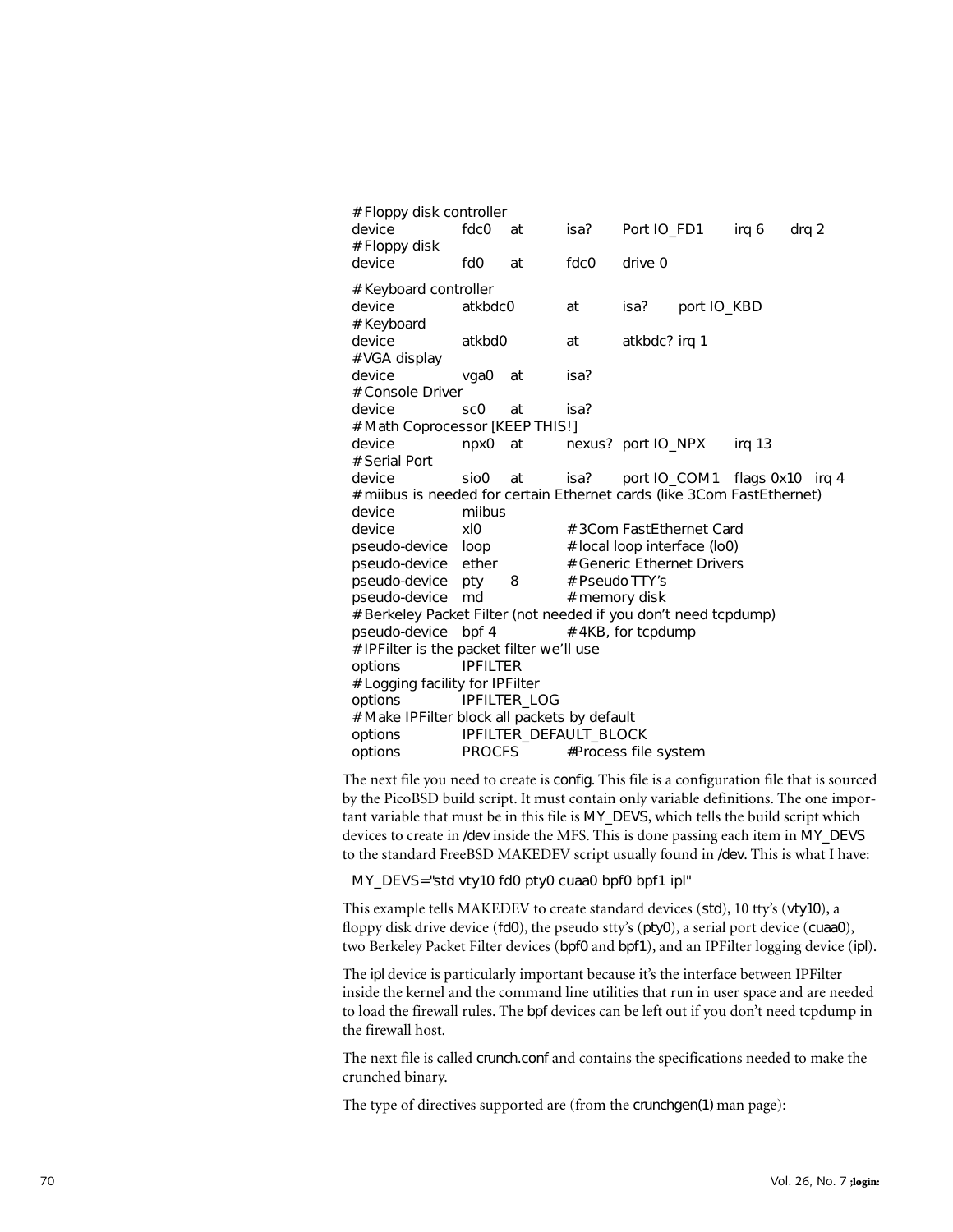| srcdirs dirname:                                                                                                                                                                                                                                                                                                                                                                                                                                          | A list of source trees in which the source directories of the<br>component programs can be found. These dirs are<br>searched using the BSD <source-dir>/<progname>/ con-<br/>vention. Multiple srcdirs lines can be specified. The direc-<br/>tories are searched in the order they are given.</progname></source-dir> |                                                       |
|-----------------------------------------------------------------------------------------------------------------------------------------------------------------------------------------------------------------------------------------------------------------------------------------------------------------------------------------------------------------------------------------------------------------------------------------------------------|------------------------------------------------------------------------------------------------------------------------------------------------------------------------------------------------------------------------------------------------------------------------------------------------------------------------|-------------------------------------------------------|
| progs progname:                                                                                                                                                                                                                                                                                                                                                                                                                                           | A list of programs that make up the crunched binary.<br>Multiple progs lines can be specified.                                                                                                                                                                                                                         |                                                       |
| libs libspec:                                                                                                                                                                                                                                                                                                                                                                                                                                             | A list of library specifications to be included in the<br>crunched binary link. Multiple libs lines can be specified.                                                                                                                                                                                                  |                                                       |
| · buildopts:                                                                                                                                                                                                                                                                                                                                                                                                                                              | A list of build options to be added to every make target.<br>In progname linkname: Causes the crunched binary to invoke progname whenever<br>linkname appears in argv[0]. This allows programs that<br>change their behavior when run under different names to<br>operate correctly.                                   | <b>BEST PRACTICES INTRUSION DETECTION I FORENSICS</b> |
| Here's what I have in my crunch.conf file:                                                                                                                                                                                                                                                                                                                                                                                                                |                                                                                                                                                                                                                                                                                                                        |                                                       |
| DNOINET6<br>srcdirs /usr/src/bin<br>srcdirs /usr/src/sbin/i386<br>srcdirs /usr/src/sbin<br>srcdirs /usr/src/usr.bin<br>srcdirs /usr/src/gnu/usr.bin<br>srcdirs /usr/src/usr.sbin<br>srcdirs /usr/src/libexec<br>srcdirs /usr/src/release/picobsd/tinyware                                                                                                                                                                                                 | # We don't need PAM, NETGRAPH, IPSEC or INET6 (and we'll hint the<br># sources that this is a RELEASE_CRUNCH<br>buildopts -DNOPAM -DRELEASE_CRUNCH -DNONETGRAPH -DNOIPSEC -\<br># directories where to look for sources of various binaries<br># Some programs are especially written for PicoBSD and reside here.     |                                                       |
| # init is almost always necessary.<br>progs init #4KB.<br># network interfaces.<br>progs ifconfig #4KB.<br># You need a shell.<br># 36KB.<br>progs sh<br>In sh -sh<br># OKB.<br>progs echo<br>progs pwd<br>progs mkdir rmdir<br>progs chmod chown<br>progs mv In # 0KB.<br>progs mount<br># minigzip is smaller than gzip.<br>progs minigzip # 0KB.<br>In minigzip gzip<br>progs cp<br># OKB.<br>progs rm<br>progs Is<br>progs kill<br>progs df<br># OKB. | # Without ifconfig you wouldn't be able to configure IPs on your<br># These are just some utilities I find useful.                                                                                                                                                                                                     |                                                       |
| lovember 2001 ; login:                                                                                                                                                                                                                                                                                                                                                                                                                                    | A SECURE OS-BASED FIREWALL •                                                                                                                                                                                                                                                                                           | 71                                                    |

#### Here's what I have in my crunch.conf file: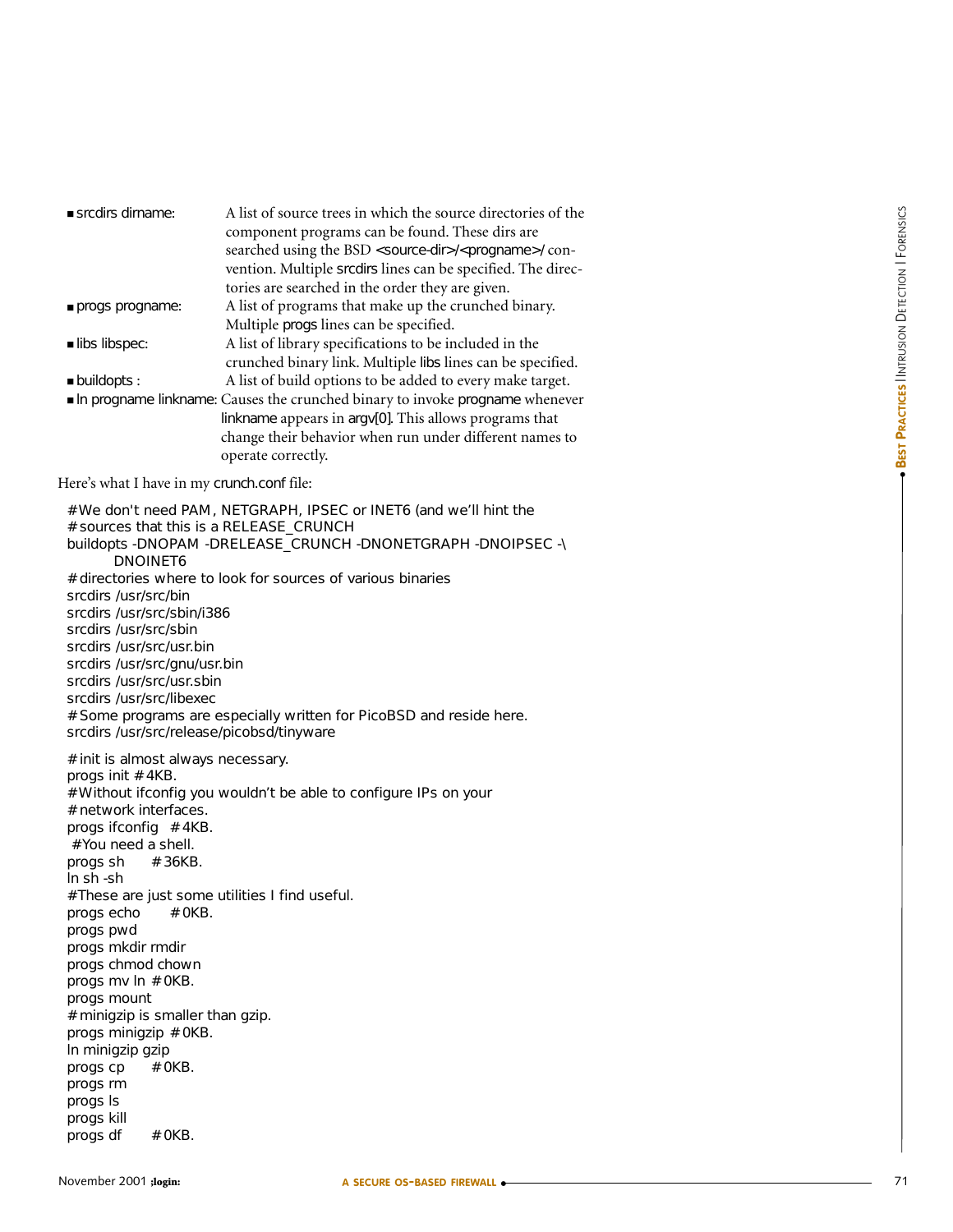progs ps  $# 4KB$ . # ns is a lightweight version of netstat. progs ns  $# 4KB$ . ln ns netstat progs vm  $# OKB$ . progs cat  $# OKB$ . progs test  $# OKB$ . ln test [ progs hostname # 0KB. progs login  $# 4KB$ . progs getty  $# 4KB$ . progs stty  $# 4KB$ . progs  $w$  # 0KB. # uptime gives you only the first line of w's output. ln w uptime # msg is a lightweight version of dmesg. progs msg  $# OKB$ . ln msg dmesg progs kget  $# OKB$ . progs reboot # OKB. # less is smaller than more progs less  $# 36KB$ ln less more # sysctl is a program for changing kernel variables; # it's needed, for instance, to enable IP Forwarding. progs sysctl progs swapon # 0KB. progs pwd\_mkdb # 0KB. progs dev\_mkdb # 0KB. progs umount progs mount\_std progs route # 8KB  $#$  If you need an editor ee is as small as they get although it is # at least debatable why you would need an editor in the firewall.  $#$ progs ee  $# 32KB$ . #libs -lncurses # It might be useful to have tcpdump for debugging purposes. progs tcpdump  $# 100KB$ . special tcpdump srcdir /usr/src/usr.sbin/tcpdump/tcpdump progs arp # 0KB. # I wouldn't NFS mount anything on a firewall, but it can be done.  $#$ progs mount\_nfs  $#$  OKB. #ln mount\_nfs nfs progs ping  $# 4KB$ . #progs routed # 32KB. progs traceroute # 0KB. ln mount\_std procfs ln mount\_std mount\_procfs # It's nice to be able to ssh into your firewall and see how it's doing. progs sshd  $#$  includes ssh and scp

# These programs are needed to control IPFilter. progs ipf ipfstat ipnat ipmon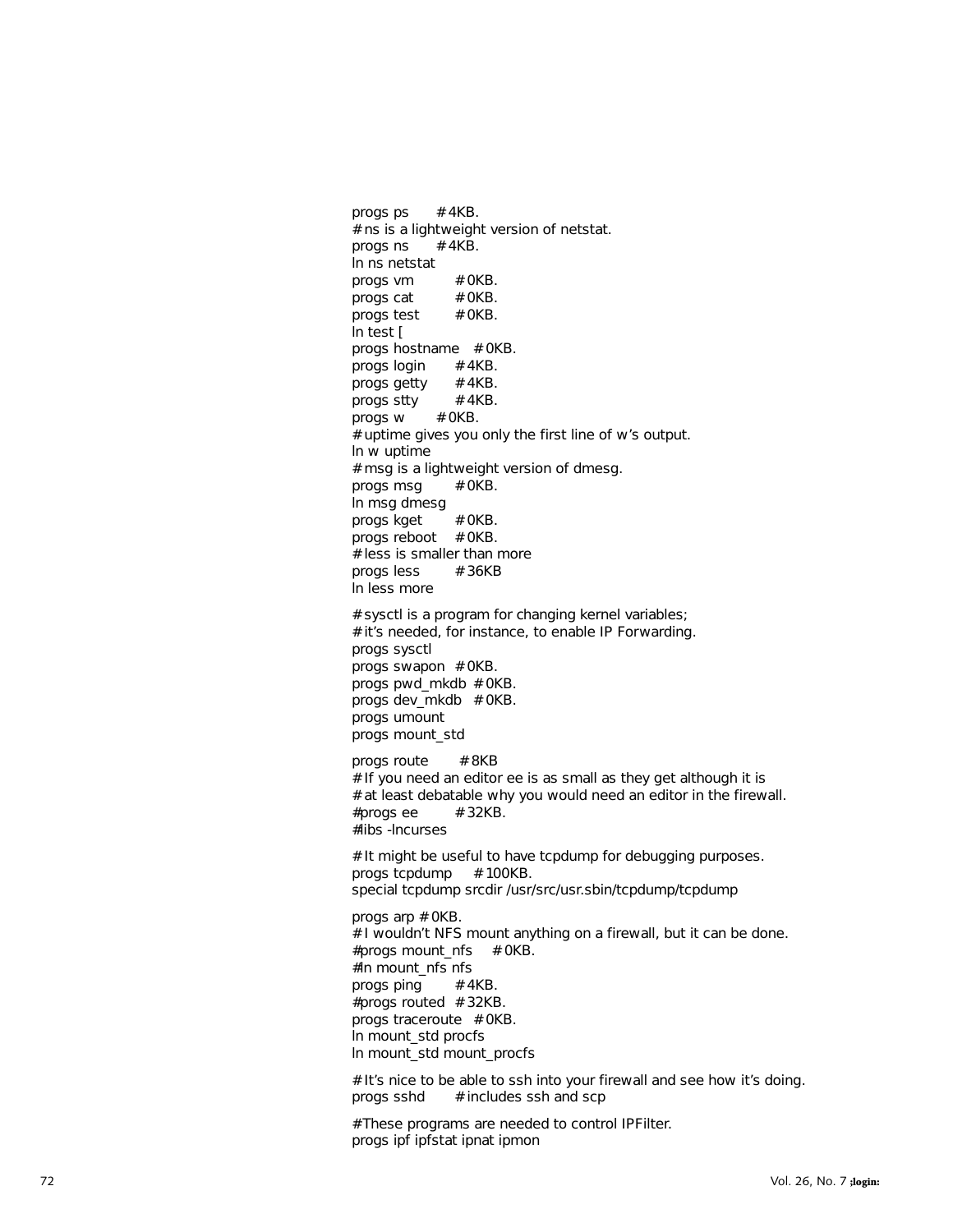the shell script overwrites

itself during execution.

# IPFilter logs using syslog which should be configured to log remotely to a centralized log server. progs syslogd

progs chflags

# Libraries Needed libs -ledit -lutil -lmd -lcrypt -lmp -lgmp -lm -lkvm libs -lmytinfo -lipx -lz -lpcap -lwrap libs -ltermcap -lgnuregex -ltelnet libs -lcrypto

The process of selecting the programs for the floppy is basically a trial and error procedure. You think of something you would like to have in the floppy, you add it, the image turns out to be too big, you think again if you really, really need it (or delete something else), and so on.

As you can see in the crunch.conf example, the firewall should have as few programs as possible to accomplish its job. You could strip this list even further, but don't make the system completely unusable. You should still be able to login to it and troubleshoot it.

The two directories mfs\_tree and floppy.tree will be copied to the MFS and floppy file systems, respectively. You should have there the minimum set of configuration files needed for the system to function properly.

In my mfs tree directory I only have a /etc directory containing a stripped down version of the following files:

| disktab | host.conf           | profile          | services |
|---------|---------------------|------------------|----------|
| fstab   | hosts               | protocols shells |          |
|         | gettytab login.conf | rc.              | termcap  |
| group   | motd                | remote           | ttys     |

The rc file is a special script in PicoBSD. While rc is called by init, just like in any other UNIX, the shell script overwrites itself during execution. The reason for this is that no file created in the MFS can be modified without recompiling the kernel. Although you can modify them in a running system, the changes will be lost if you reboot the machine. By having a minimal rc in the MFS that only copies the configuration files from the floppy and rewrites itself, we can achieve the most flexibility for system configuration. The real rc in the floppy file system can be modified by mounting the floppy on another machine, and it will not be necessary to rebuild either the kernel or the floppy binary image.

The rc script file that is in the MFS will be something like this:

#!/bin/sh ### Special setup for one floppy PICOBSD ### # WARNING!!! We overwrite this file during execution with a new rc file. # Awful things happen if this file's size is > 1024B stty status '^T' trap : 2 trap : 3 HOME=/; export HOME PATH=/sbin:/bin:/usr/sbin:/usr/bin:/usr/local/sbin export PATH dev="/dev/fd0c" # trap "echo 'Reboot interrupted'; exit 1" 3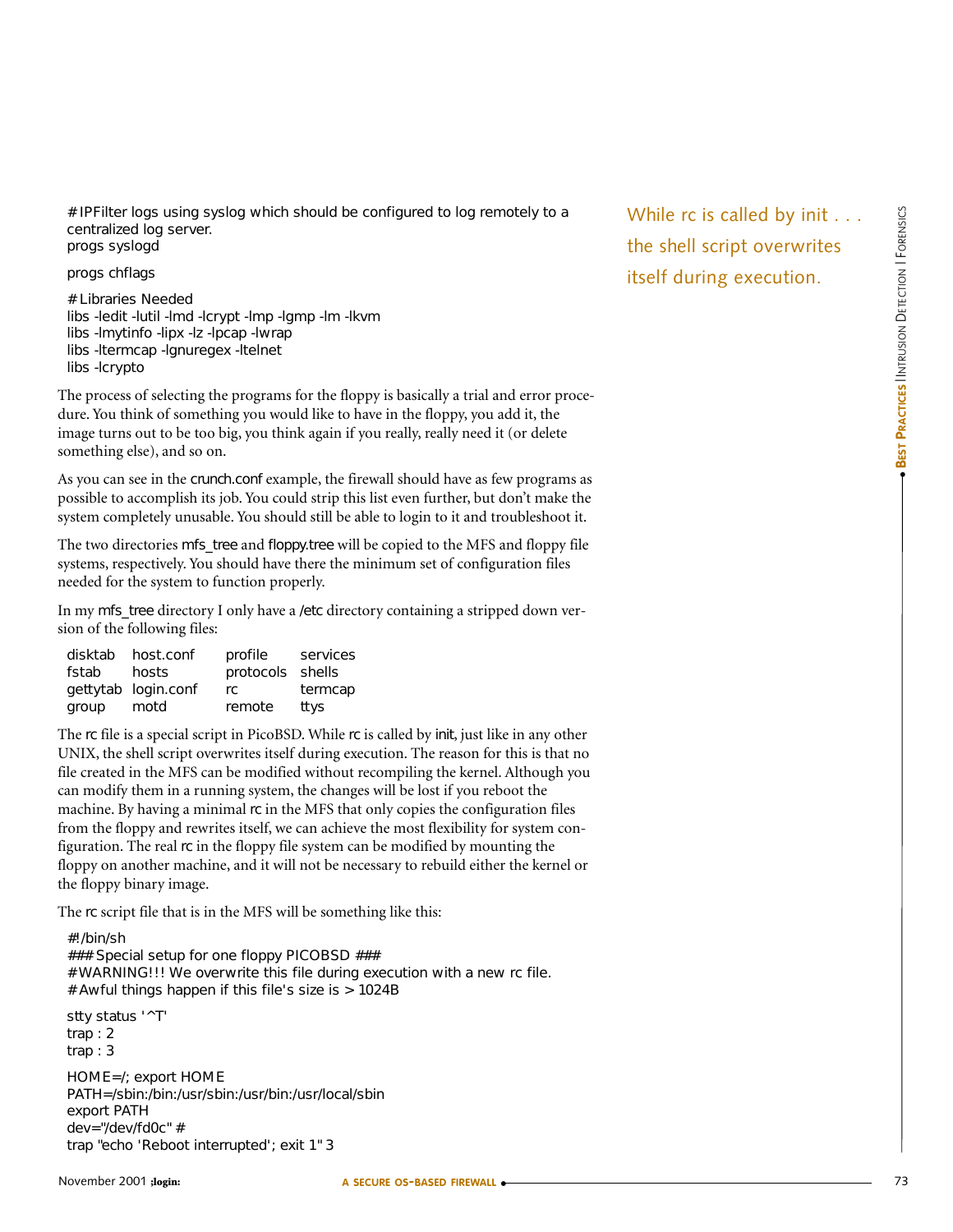```
# Copy from MFS version of the files, and then from FS version. 
echo "Reading /etc from ${dev}..." 
mount -o rdonly ${dev} /fd 
cd /fd; cp -Rp etc root / ; cd / ; umount /fd 
cd /etc 
#rm files to stop overwrite warning 
for i in *.gz; do 
    if [ -f ${i%.gz} ]; then 
    rm ${i%.gz} 
    fi 
done 
gzip -d *.gz 
pwd_mkdb -p ./master.passwd 
echo "Ok. (Now you can remove ${dev} if you like)" 
echo " " 
. rc 
exit 0
```
In the file system floppy, you should put the configuration files that you expect to change. For instance, you can put your firewall rules (ipf.conf) and your NAT rules (ipnat.conf) there if you're doing NAT. Another file that is usually there is the master.passwd file used to generate the passwd and db hashes used for authentication.

Here are the files I have in my floppy.tree /etc directory:

ipf.conf ipnat.conf rc sshd\_config master.passwd resolv.conf syslog.conf

The interesting file here is rc. This rc script is the one that overwrites the rc in the MFS file system. This file is where I configure the network interfaces, load the firewall rules, load the NAT rules, start the appropriate daemons like SSH and syslogd, and rebuild the password files.

#!/bin/sh mount -a -t nonfs rm -rf /var/run/\* hostname firewall ifconfig lo0 inet 127.0.0.1 netmask 0xff000000 up ifconfig xl0 inet XX.XX.XX.XX netmask 0xffffff00 up ifconfig xl1 inet YY.YY.YY.YY netmask 0xffffff00 up route add default ZZ.ZZ.ZZ.ZZ route add -net 192.168.0.0 192.168.0.1 ipf -Fa -f /etc/ipf.conf ipnat -FC -f /etc/ipnat.conf sysctl -w net.inet.ip.forwarding=1 (cd /var/run && { cp /dev/null utmp; chmod 644 utmp; }) sshd -f /etc/sshd\_config syslogd -s dev\_mkdb cat /etc/motd exit 0

Since this file is in the floppy file system, changing it is very easy. You only need to mount the floppy on any UNIX machine and make any modifications you want. Since the rc file in the MFS overwrites itself with this rc file, your modifications will have an effect on the firewall host.